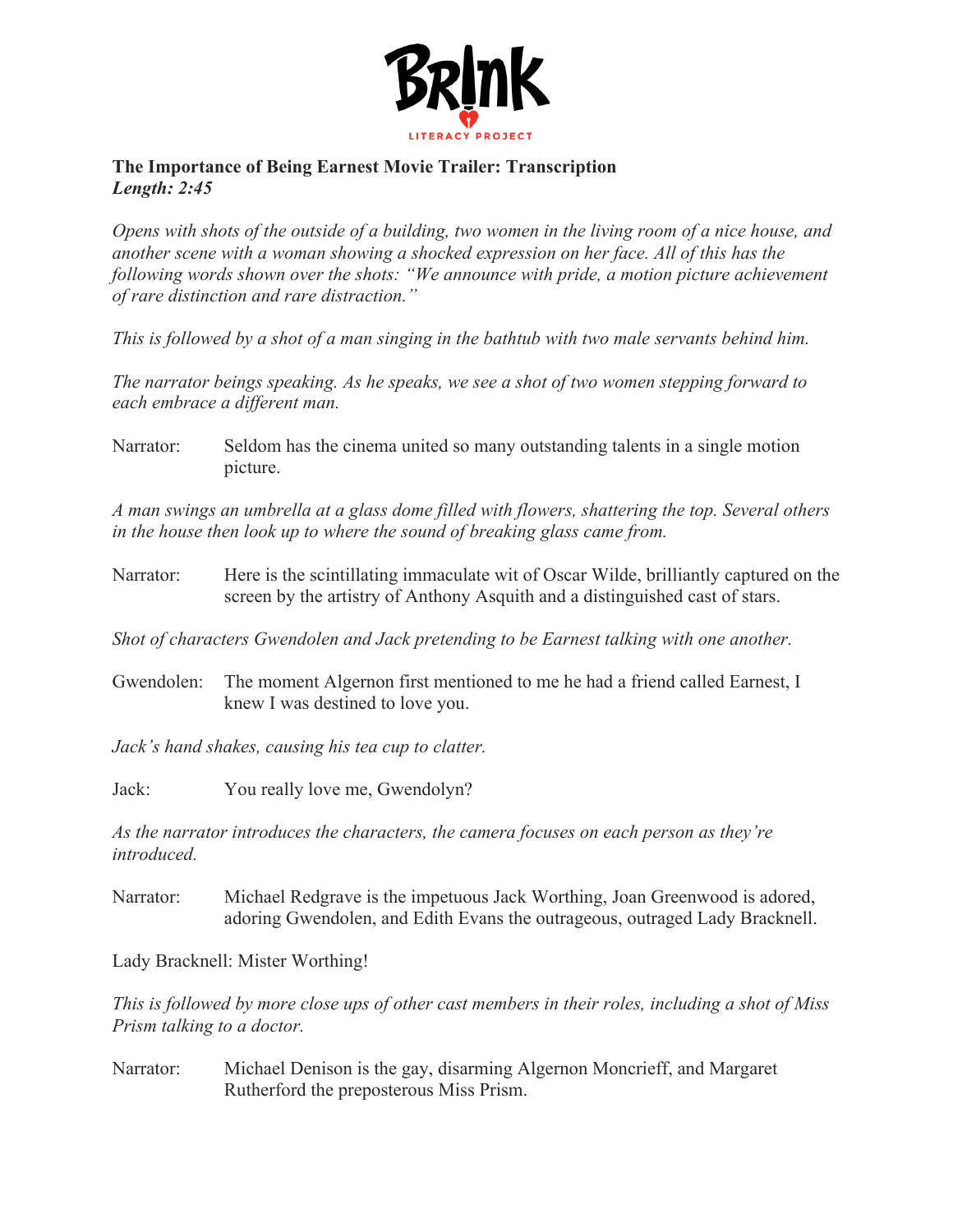Miss Prism: What you do not seem to realize, dear doctor, is that by persistently remaining single, a man converts himself into a permanent public temptation.

Doctor: Oh.

*A scene with characters in the library is shown with the following words placed over the shot, "*The Importance of Being Earnest*, an Anthony Asquith Production. Produced by Teddy Baird."*

*This is followed by close ups of the actors in the movie as they are listed one by one with the words on screen: "Starring: Michael Denison, Edith Evans, Joan Greenwood, Miles Malleson, Michael Redgrave, Margaret Rutherford, and this is Dorothy Tutin, enchanting in her first screen role."*

*This is followed by a shot of the characters Cecily and Algernon speaking with one another.*

- Cecily: I can't understand how you're here at all. Uncle Jack won't be back til Monday afternoon.
- Algernon: That is a great disappointment. I am obliged to go out by the first train on Monday morning. I have a business appointment that I'm anxious... *(catching sight of Cecily's face)* …to miss.

*A shot of Jack and Lady Bracknell talking to one another. The camera switches from a wide shot to close ups of the characters each time they speak.*

Jack: I don't actually know who I am by birth. I was, well, I was found.

Lady Bracknell: Found?

Jack: In a handbag.

Lady Bracknell: A handbag?

Jack: In the cloakroom at Victoria Station.

*Jack and Miss Prism are sitting close to one another at table. Miss Prism is surprised while Jack looks happy.*

Miss Prism: You?

*Jack hugs Miss Prism.*

Jack: Mother!

*Miss Prism throws her arms up in the air in alarm.*